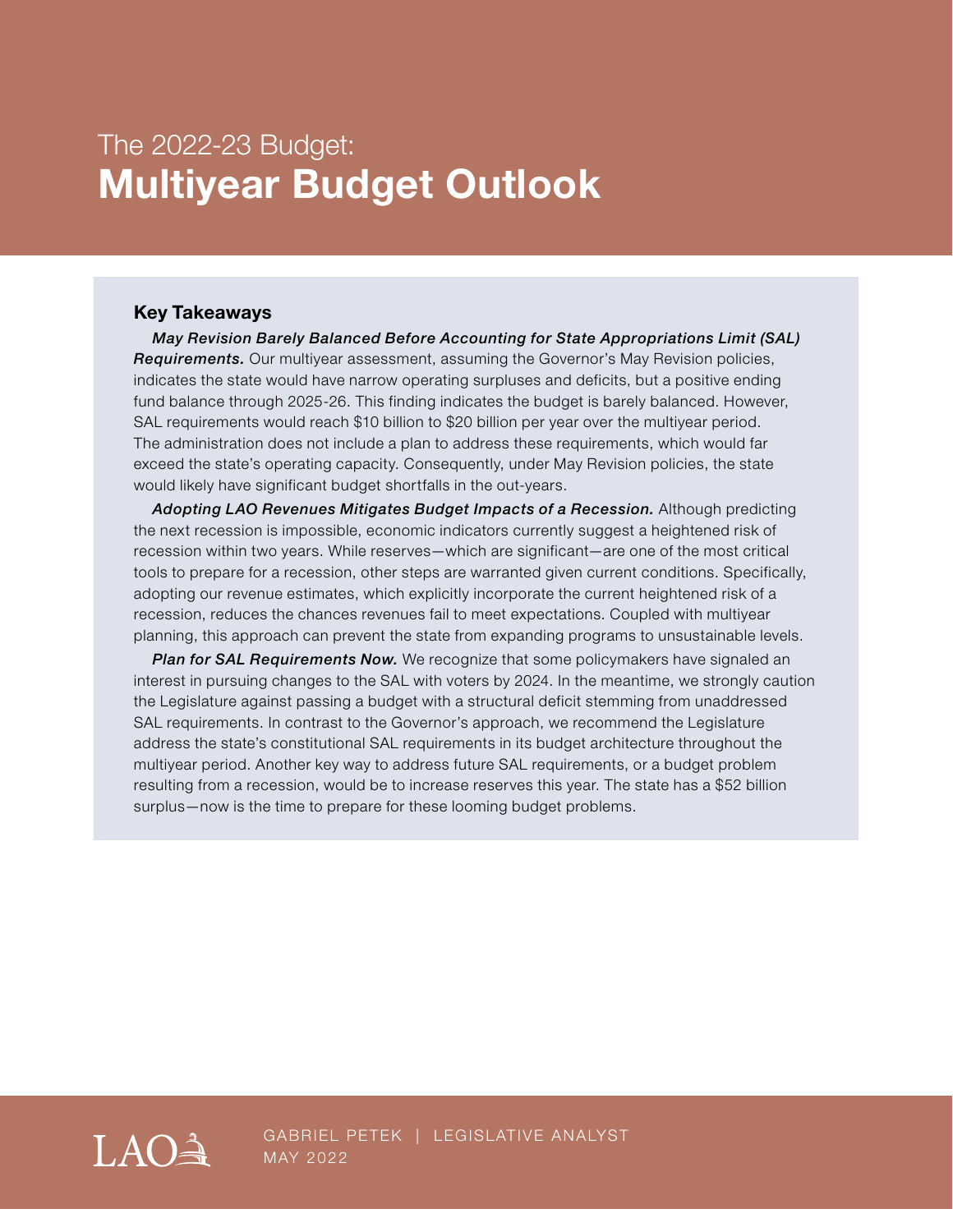# INTRODUCTION

This brief presents our office's independent assessment of the condition of the state General Fund budget through 2025-26 under our forecast of revenues and spending, assuming the Governor's

## ANALYSIS

*2022-23 Ending Fund Balance Under LAO Estimates Nearly Identical to Administration's.*

**Figure 1** summarizes the budget's condition assuming the Governor's May Revision policies were enacted, but using LAO estimates of multiyear revenue and spending. As the lefthand side of the figure shows, under these assumptions, the state would end the budget year with \$3.3 billion in the Special Fund for Economic Uncertainties (SFEU) the state's discretionary reserve akin to an ending fund balance. This estimate is only \$100 million lower than the administration's estimate.

*Before Accounting for State Appropriations Limit (SAL) Requirements, May Revision Is Barely Balanced.* Under our estimates of revenue and spending in the out-years, the state would have a very narrow operating deficit in 2023-24, a small

May Revision policies were adopted. The first section of the brief presents our analysis of the budget condition under these assumptions. The second section provides our comments.

operating surplus in 2024-25, and a larger operating deficit in 2025-26. An operating deficit means expenditures would be greater than revenues in that year. However, under our estimates, the SFEU would remain positive throughout the period, which signals the budget is barely balanced under these assumptions. These findings are quite similar to the [Department of Finance's \(DOF's\) estimates](https://www.ebudget.ca.gov/reference/MultiYearProjection.pdf). Under the administration's assumptions, the state would have two years of narrow operating surpluses and one year of an operating deficit. However, very importantly, neither of these estimates account for SAL requirements. While we show what these requirements would be on the righthand side of the figure, DOF does not include out-year SAL requirements anywhere in its estimates. We discuss these requirements on the next page.

Figure 1

## Before Accounting for SAL Requirements, May Revision Is Barely Balanced...





## ...And SAL Requirements Significant (In Billions)

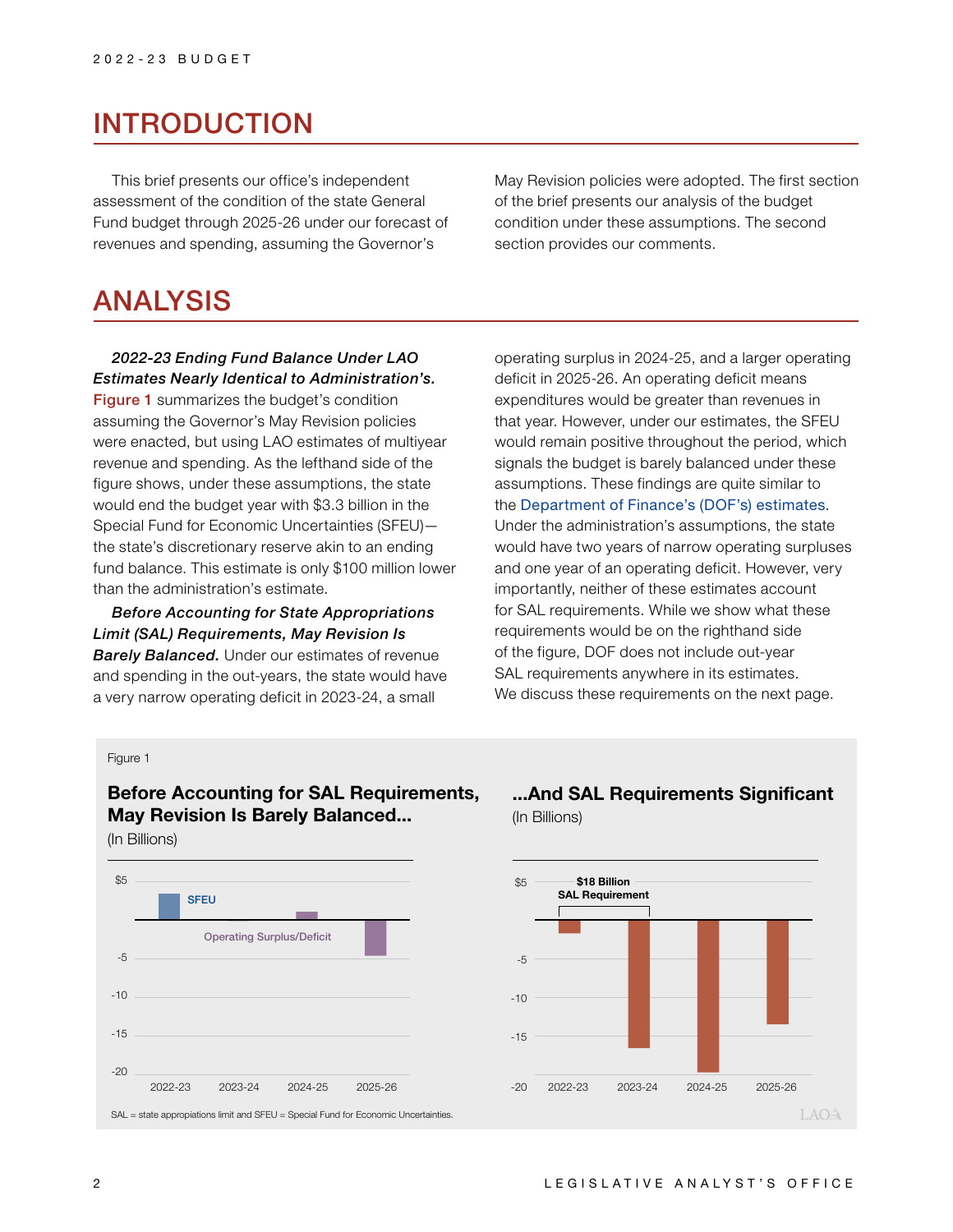*Similar Topline Estimates Obscure Two Important Differences.* Although the topline estimates of our office and the administration are very close, there are two key differences between our outlooks which largely offset one another. They are:

- *DOF Explicitly Assumes Higher Costs Across the Budget Due to Inflation.* Our office's expenditure estimates account for inflation when cost-of-living adjustments are required by law and in areas where the state typically provides these adjustments, for example, in employee compensation. For other program areas, however, higher inflation leads to an erosion of benefits or service levels rather than increased state costs. This year, DOF took a different approach and developed a method to try to account for the effects of higher inflation on programs across the budget. These assumptions result in higher costs by about \$6 billion in each of the out-years.
- *LAO Revenues Lower Than DOF, Reflecting Current Economic Indicators.* In the out-years, LAO revenue estimates are lower than DOF's estimates and that difference grows to about \$13 billion by 2025-26. Our lower revenue estimates are consistent with current economic indicators—for example, high inflation coupled with tight labor markets—which typically signal a recession

is on the horizon. (For more discussion of our assumptions and the possibility of a coming recession, please see: *[The 2022-23 Budget:](https://lao.ca.gov/LAOEconTax/Article/Detail/735)  [May Revenue Outlook.\)](https://lao.ca.gov/LAOEconTax/Article/Detail/735)*

*SAL Requirements Left Unaddressed, Compounding Operating Deficits.* The state incurs a SAL requirement when revenues exceed a specific threshold. (The state can meet these requirements by lowering tax revenues and/or increasing certain kinds of spending.) We do not include SAL requirements in our estimates of the state's bottom-line budget condition (shown on the lefthand side of the figure) because the Legislature has choices about how to meet these requirements. Those choices can result in very different impacts on the budget's bottom line. As the figure shows, SAL requirements are calculated over two years, and the state would have a roughly \$18 billion SAL requirement in 2023-24 under our estimates. (This estimate is somewhat lower than the \$25 billion in SAL requirement that we cited in our *[Initial](https://lao.ca.gov/Publications/Report/4598)  [Comments](https://lao.ca.gov/Publications/Report/4598)*, which used the administration's estimates. Under our office's lower revenue estimates, SAL requirements are lower.) As the figure also shows, the state's SAL requirements continue to grow in the out-years. These requirements would far exceed the state's narrow operating surpluses and would compound operating deficits—shown on the left side of the figure. Consequently, under May Revision policies, the state likely would have significant budget shortfalls in the out-years.

# LAO COMMENTS

*Adopting LAO Revenues Mitigates Budget*  **Impacts of a Recession...** Although predicting the next recession is impossible, economic indicators currently suggest a heightened risk of recession within two years. Past recessions—with the exception of the one induced by the pandemic—have resulted in cumulative revenue losses of tens of billions of dollars. In two recent recessions, in fact, total revenue losses were around \$100 billion. These recessions necessitated very difficult choices for the Legislature about how to cut spending to balance the budget. As we have [discussed previously](https://lao.ca.gov/Publications/Report/3769),

the Legislature has several tools to prepare for and use during a recession, which can help the state avoid or delay these difficult choices. And while reserves—which are significant—are one of the most critical tools, other steps are warranted given current conditions. Specifically, adopting our revenue estimates, which explicitly incorporate the current heightened risk of a recession, reduces the chances revenues fail to meet expectations. Coupled with multiyear planning, this approach can prevent the state from expanding programs to unsustainable levels.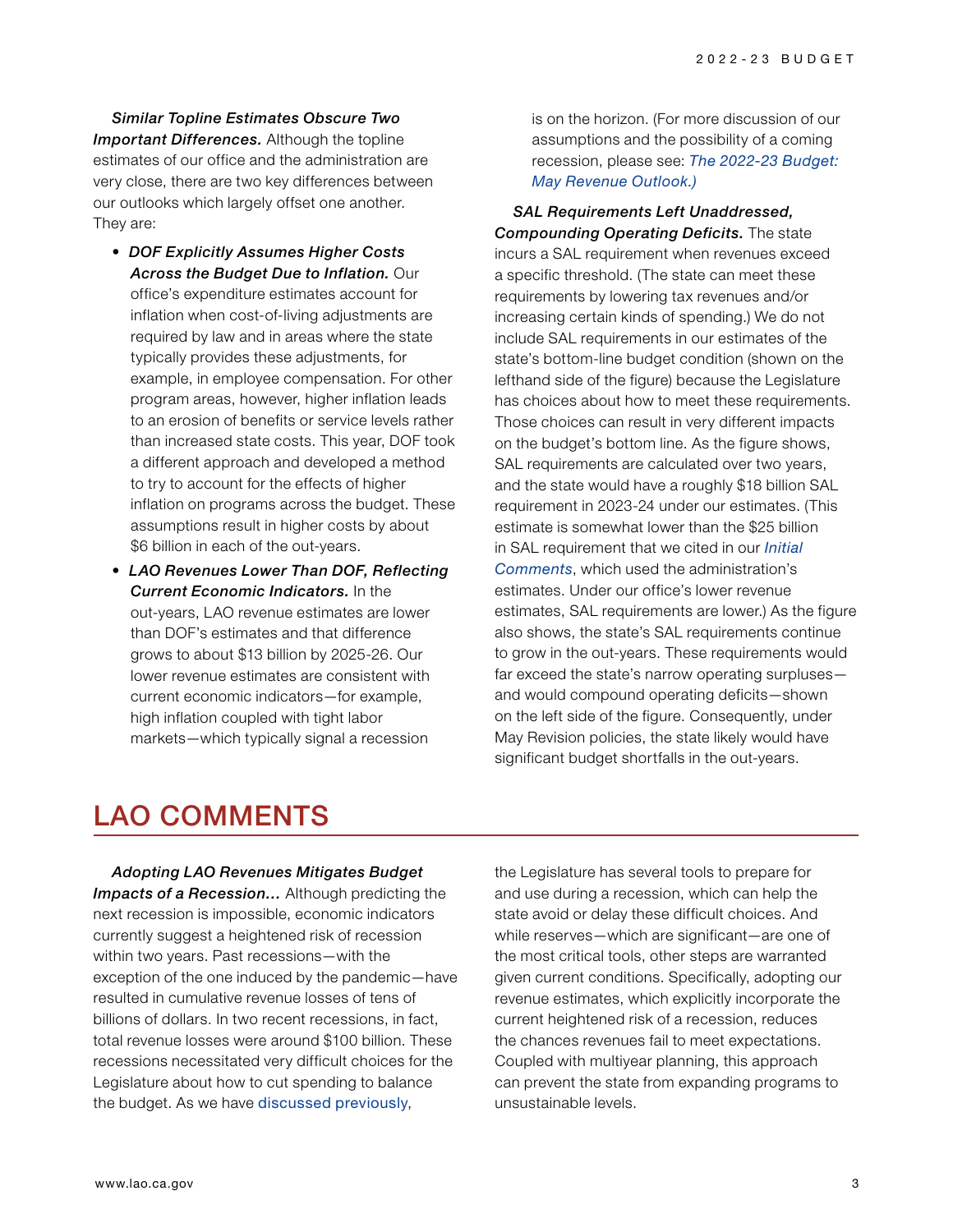### *…But if Revenues Are Higher, SAL*

*Requirements Increase.* While adopting lower revenue estimates can help the Legislature avoid some of the downside risk associated with a recession—and accompanying revenue losses doing so also could underestimate the SAL requirements the state might face in the coming years. Every dollar in tax revenues that the state collects above the limit must be spent on purposes that meet SAL requirements or returned to taxpayers. As a result, higher revenues would result in dollar-for-dollar increases in SAL requirements. The trade-offs between different revenue assumptions exemplifies the dual risk the state's budget now faces: on the downside, the risk of a recession and, on the upside, the risk that the state's constitutional requirements—paired with its current budget commitments—will exceed its available resources. Counterintuitively, as we [described in a](https://lao.ca.gov/Publications/Report/4583)  [past report](https://lao.ca.gov/Publications/Report/4583), in the coming years, the state is very likely to face budget problems whether revenues grow faster, slower, or as expected.

*Considering Implications of Prolonged Inflation Warranted.* Meanwhile, inflation remains a key unknown for the budget's condition. Inflation has accelerated recently, with prices increasing 8 percent over the last year. While it has contributed to the rapid growth in revenues in 2021-22, it also means each dollar of state spending will not go as far as it would have in recent years. In some areas of the budget, inflation-related spending adjustments are automatic under current law, but in many cases, the Legislature needs to take action if it wishes to enact them. If inflation adjustments are not enacted, service and benefit levels will decline in real terms. Cash assistance is a straightforward example of this dynamic. Current law does not guarantee automatic adjustments to the state's cash assistance programs when inflation increases. Instead, inflation means the purchasing power of recipients' state assistance declines unless the Legislature acts to adjust benefit levels. While annual inflation has not been a major concern for many years, prolonged heightened inflation could have significant impacts on state service levels. Consequently, we think the administration's attention to this issue in its multiyear estimates is warranted.

*Plan for SAL Requirements Now: Some Short-Term Remedies, but Only Two Long-Term*  **Solutions.** The administration's multivear budget estimates do not include an estimate of the state's future SAL requirements nor do they include any plan to address them. In [a past report](https://lao.ca.gov/Publications/Report/4583), we outlined some short-term options the state has to forestall budget problems that are likely to arise in the next few years. Although these options would significantly mitigate these short-term issues, they are not long-term solutions. Over the long term, the Legislature has two choices: (1) reduce taxes in order to slow revenue growth or (2) request the voters change the SAL. We recognize that some policymakers have signaled an interest in pursuing changes to the SAL with voters by 2024. In the meantime, we strongly caution the Legislature against passing a budget with a structural deficit stemming from unaddressed SAL requirements. This would ensure the state budget remains on solid footing regardless of possible future changes to the SAL. In contrast to the Governor's approach, we recommend the Legislature address the state's constitutional SAL requirements in its budget architecture throughout the multiyear.

*Additional Reserves Would Mitigate SAL and Recession-Induced Budget Problems.*  The administration has pointed to two key tools in the May Revision that help prepare the state for future SAL requirements or a recession: (1) a significant amount of temporary spending and (2) reserve deposits planned in 2024-25 and 2025-26. While temporary spending can help forestall budget problems, it cannot entirely address these issues for two reasons. First, more than half of the administration's temporary May Revision proposals are SAL excludable, meaning that this spending cannot be reduced to address a budget problem that results from SAL requirements. Second, reducing this spending during a recession would still involve difficult choices for the Legislature. Moreover, the administration's planned reserve deposits likely would come too late. Economic indicators point to a recession on the horizon within the next two years, not three-to-four years from now. The state has a \$52 billion surplus this year—now is the time to prepare for these looming budget problems.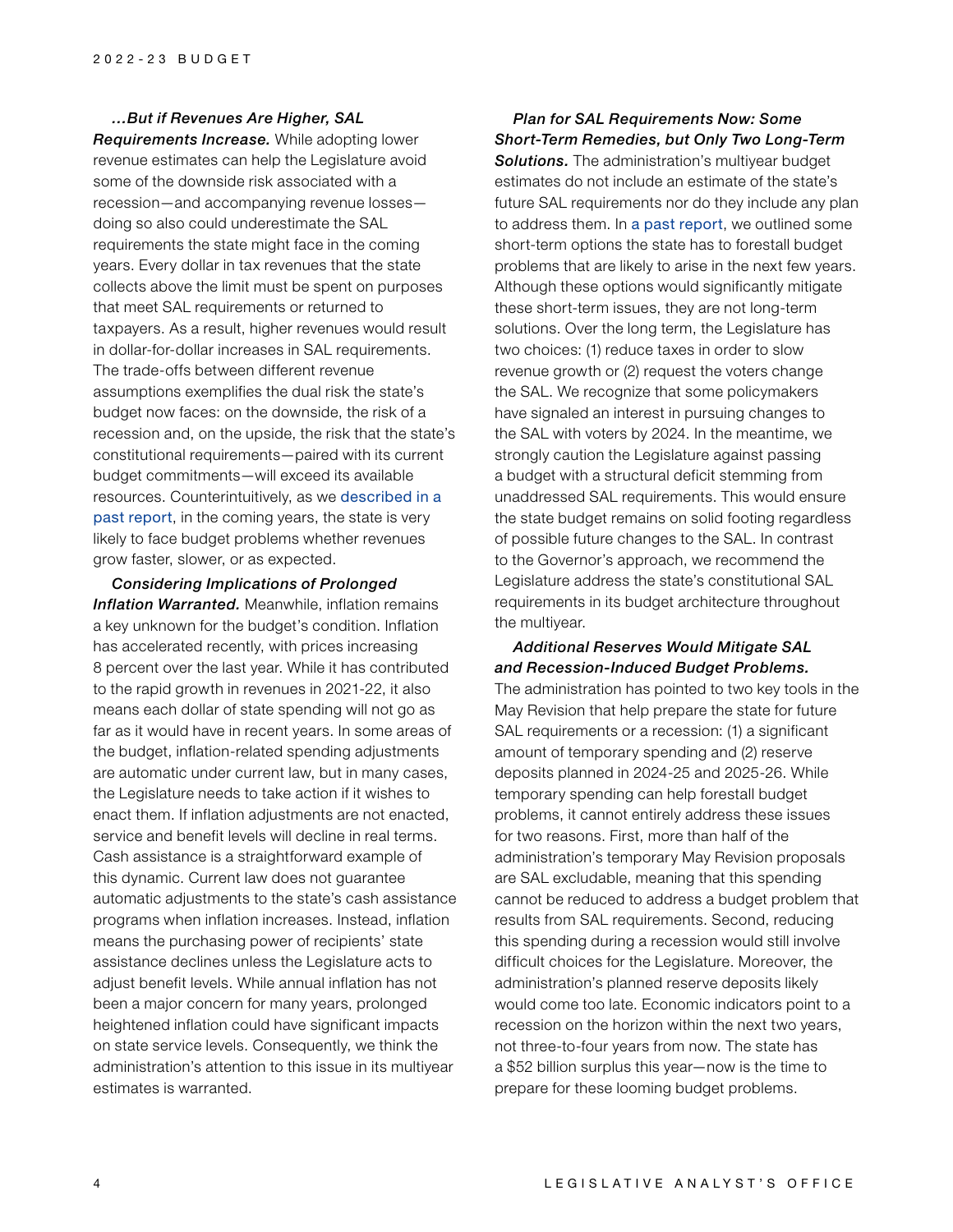## 2022-23 BUDGET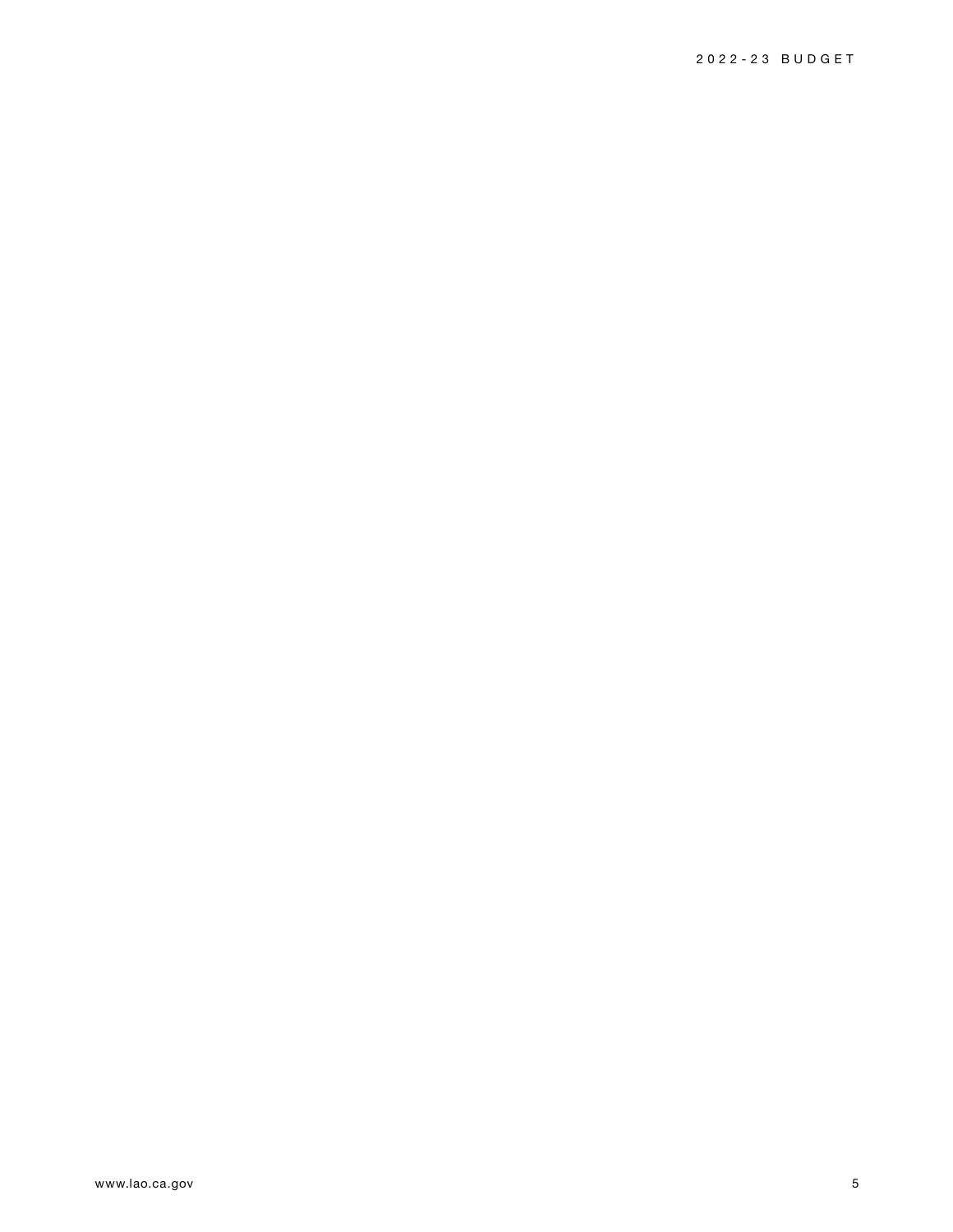2022-23 BUDGET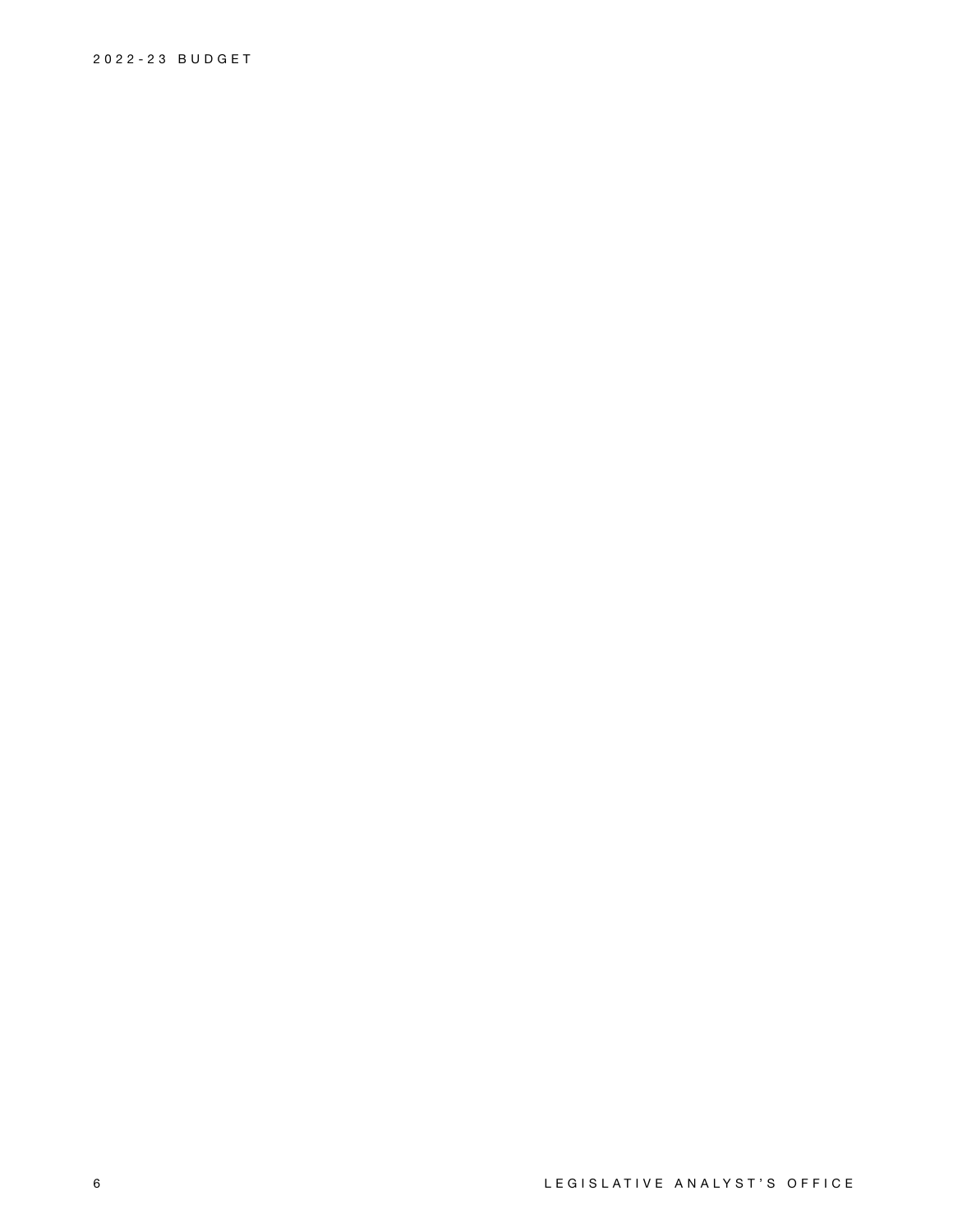## 2022-23 BUDGET